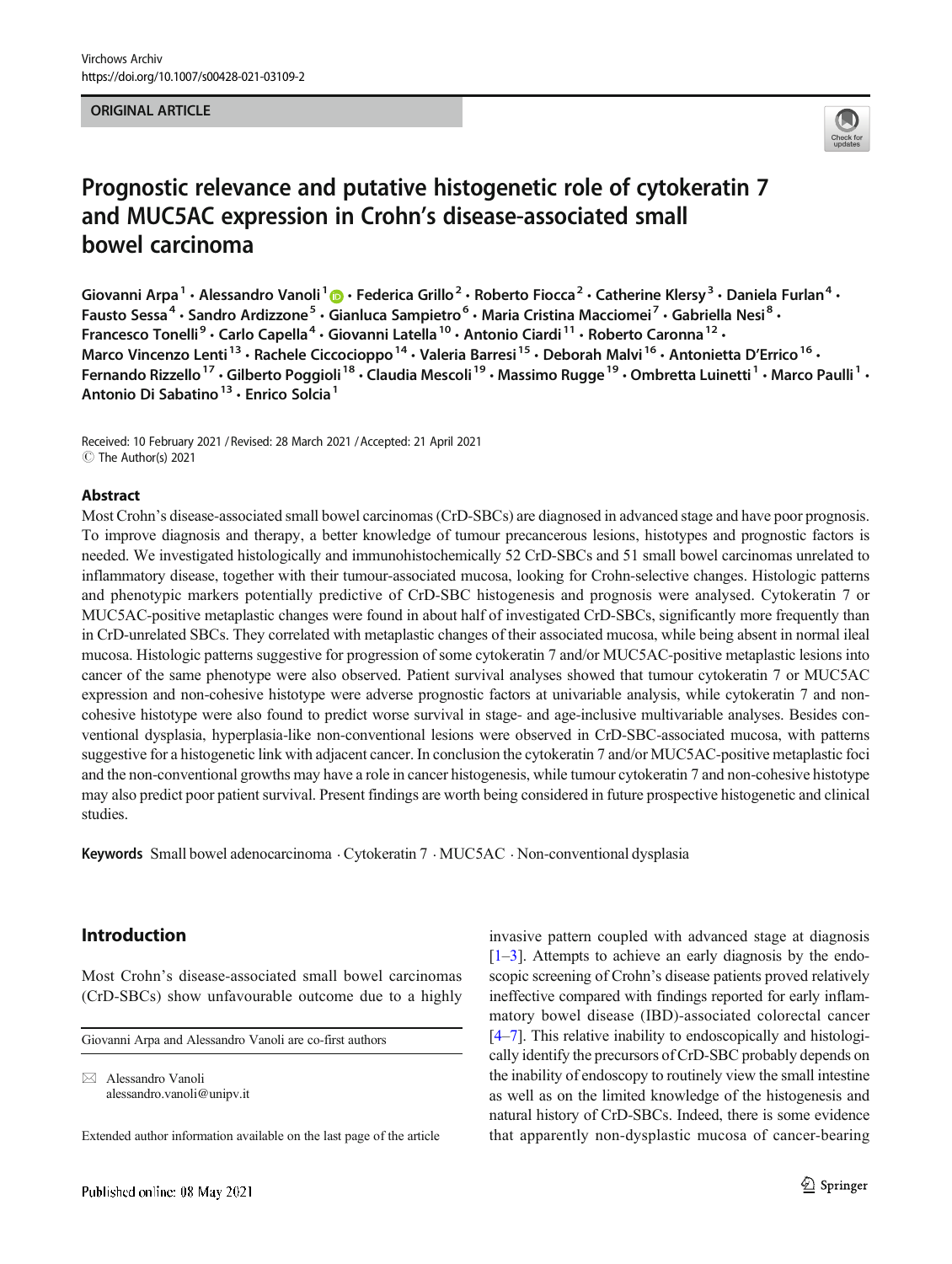Crohn's patients shows cancer-mimicking molecular changes [\[8](#page-9-0), [9](#page-9-0)]. Therefore, efforts should be made to obtain a better characterization of putative cancer precursor lesions, alternative to or preceding established dysplasia, such as the longknown "pyloric" or "gastric" type metaplasia [[10,](#page-9-0) [11\]](#page-9-0), the "hyperplastic-like non-conventional type of dysplasia" [\[12\]](#page-9-0) or the "ulcer-associated cell lineages (UACL)" [\[13](#page-9-0), [14](#page-9-0)], previously reported in Crohn's disease affected small bowel mucosa.

In a recent study on small bowel cancers, we were impressed by the large prevalence of non-intestinal tumour cell phenotypes among CrD-SBCs, partly mimicking gastric and/or pancreatobiliary duct cells, as well as by the occurrence, within their associated non-tumour mucosa, of focal changes showing the same "metaplastic" cell phenotypes as the cancer tissue itself  $[15]$  $[15]$ . We wondered whether such metaplastic changes may have a role in CrD-SBC histogenesis and progression, also considering previous suggestions concerning CrD-SBC [\[11,](#page-9-0) [16,](#page-9-0) [17\]](#page-9-0) or IBD-promoted carcinogenesis [[18](#page-9-0)]. In relation to this and in addition, we also considered the small bowel counterpart of the "non-conventional" low-grade dysplastic lesions, recently characterized among IBD patients with colorectal cancer [\[19](#page-9-0)].

In this study, we analysed the tumour cell phenotype, as well as putative precursor lesions in the background mucosa, of a large cohort of CrD-SBCs, collected and followed through the Small Bowel Cancer Italian Consortium and correlated these data with patients' clinical outcome. Histologic and immunohistochemical findings in these cases were compared with those obtained in sporadically arising SBCs, in the absence of predisposing chronic immune-inflammatory diseases.

# Material and methods

# Study population

Fifty-two cases of CrD-SBCs (48 from the ileum, 2 from the jejunum and 2 from the duodenum), were collected and followed by 18 tertiary referral centres participating in the Small Bowel Cancer Italian Consortium. The patients had surgical resection with accurate tumour staging according to AJCC [\[20](#page-9-0)] and extensive tumour sampling; consequently, they entered clinical follow-up programs. In such CrD-SBC cases, the small bowel mucosa adjacent to the cancer (i.e., within 1 cm from cancer borders, in the same paraffin block) was also investigated to identify the presence of any metaplastic or non-conventional background lesion. In addition, 51 surgically resected SBCs (14 from the ileum, 31 from the jejunum and 6 from the duodenum) arisen sporadically in the absence of tumour predisposing immune-inflammatory disease such as coeliac disease or IBD (the no-PID-SBCs), together with their adjacent or distant non-neoplastic mucosa (beyond 1 cm from cancer), were histologically analysed as control group. The absence of any immuno-inflammatory disease in no-PID-SBC patients was ascertained by clinical findings, serology (for coeliac disease), CT abdominal scan and histologic investigation of non-tumour mucosa at distance from SBCs. All 8 duodenal cancers were non-ampullary. This study was approved by the Pavia Ethics Committee (protocol number 20140003980).

#### Histology and immunohistochemistry

All cancers were classified histologically according to criteria previously found to be pathologically and clinically informative for SBCs [[15,](#page-9-0) [21,](#page-9-0) [22](#page-9-0)]. The following main histotypes were considered: (a) glandular type, when 70% or more of the tumour exhibited a gland-forming pattern; (b) diffuse type, when 70% or more of the tumour showed diffusely infiltrating, poorly cohesive cells, with or without mucin-storing signet ring cells; or (c) mixed type, characterized by a combination of both glandular and diffuse/poorly cohesive patterns, each representing at least 30% of the tumour.

In accordance with previous studies  $[21-23]$  $[21-23]$  $[21-23]$  $[21-23]$ , diffuse, mixed and a few solid-infiltrative cancers with cell clusters protruding from invasive edges, were classified as non-cohesive. Glandular cancers, solid cancers with no glands and luminal space, but retaining some cell polarity and basal membrane differentiation (trabecular pattern), and medullary carcinomas (characterized by expansive growth and abundant infiltration of T lymphocytes due to MSI status or Epstein-Barr virus aetiology [\[24](#page-9-0)]), were classified as cohesive. Tumour desmoplasia was considered only when the stroma was structurally rearranged, either with abundant newly formed cancerassociated fibroblasts (CAFs) or with consolidated fibrotic tissue, with or without myxoid or keloid patterns [\[23,](#page-9-0) [25\]](#page-9-0).

For immunohistochemistry, 4-μm-thick tissue sections were stained using the following antibodies: CK7 (monoclonal, clone OV-TL 12/30, Dako), MUC5AC (monoclonal, clone CLH2, Abcam), MUC6 (monoclonal, clone CLH5, Novocastra), MUC2 (monoclonal, clone Ccp58, Santa Cruz Biotechnology), CDX2 (monoclonal, clone DAK-CDX2, Dako) and CK20 (monoclonal, clone Ks20.8, Dako); in order to assess tumour cell phenotype, for each one of the previously listed markers, only tumours with at least 10% of immunoreactive cells were regarded as positive, as previously reported [\[15,](#page-9-0) [26](#page-9-0)]. Cumulative intestinal marker expression was defined as expression of at least one marker among CDX2, MUC2 or CK20. In addition, protein p53 immunohistochemistry (monoclonal, clone DO7, Dako) was performed, and its expression was estimated as percentage of reactive cancer cells in SBCs and as scattered or widespread pattern in non-neoplastic tissues [\[2,](#page-9-0) [27](#page-10-0)].

For the assessment of mismatch repair (MMR)/MSI status, MLH1 (monoclonal, clone ES05, Dako), MSH2 (monoclonal, clone FE11, Dako), MSH6 (monoclonal, clone EP49, Dako)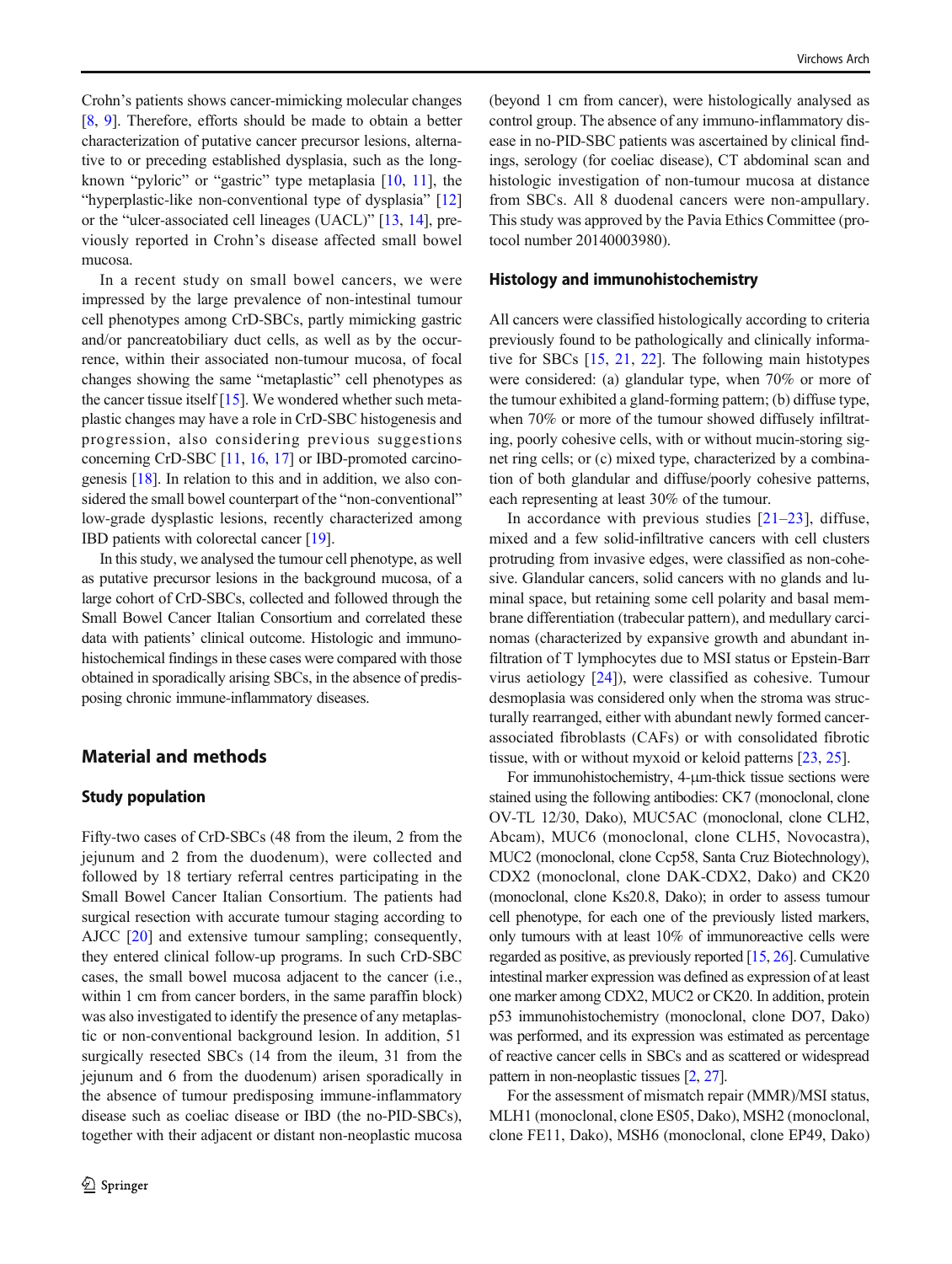and PMS2 (monoclonal, clone EP51, Dako), immunostainings were performed and tumours were evaluated as MMR-proficient or MMR-deficient/MSI. Tumours were classified MMR-proficient when they retained the expression of MMR proteins and MMR-deficient/MSI (absent expression) when they lost MMR nuclear staining in the totality of neoplastic cells but not in the internal positive control (intratumour or peri-tumour inflammatory cells or non-neoplastic mucosa). Tumour-infiltrating lymphocytes (TILs) were stained using CD3 antibody (polyclonal, Dako, Carpinteria, CA) and quantified as previously described [\[3](#page-9-0)]. A tumour was considered as having "high TIL density" when the mean number of CD3+-positive TILs per high-power field was greater than 15.

Cancer-associated mucosae were evaluated for CK7 and MUC5AC expression, and they were scored as positive when at least one focus of more than five CK7-reactive or MUC5AC-reactive cells was found.

A central pathology review was performed by two gastrointestinal pathologists (AV and ES).

#### Statistical analysis

The distribution of biomarkers was reported as counts and percentages, and Fisher's exact test was used to compare them across clinical groups. Cumulative cancer-specific survival was plotted according to the Kaplan–Meier method. The cause of death was identified by the treating physician and/ or from the corresponding code in the death certificate. The follow-up extended from the date of surgery to the date of death or last follow-up. The association of candidate prognostic factors and tumour-related death was estimated by means of univariable and multivariable Cox regression. Hazard ratios (HR) and 95% confidence intervals (CI) were computed. The following known non-collinear predictors of tumour death were included in the multivariable model in addition to CK7 or MUC5AC: stage, histotype and patient age at SBC diagnosis. Given the low number of events, no further adjustment for confounding factors could be performed. Hazard ratios and their 95% confidence intervals were computed. The proportional hazard assumption was tested, based on Schoenfeld residuals. A two-sided P-value <0.05 was considered statistically significant.

### Results

#### Histology and phenotype of CrD-SBCs

CrD-SBCs were classified into morphologic histotypes (Fig. [1\)](#page-3-0), as shown in Table [1.](#page-3-0) Twenty-nine cases were classified as cohesive, including 26 glandular type, one solid-trabecular and two solid-medullary cancers and 23 (44%) as noncohesive, including 11 diffuse and 12 mixed cancers, one of which showing a predominant solid-infiltrative pattern.

Data on the expression of intestinal (CDX2, CK20 and MUC2) and non-intestinal markers (MUC5AC, MUC6 and CK7) in 52 CrD-SBCs are shown in Table [1](#page-3-0) and Supplementary Table 1. It appears that both CK7 and MUC5AC metaplastic markers were largely expressed in cancers, being present in 52% and 44% of cases, respectively, while as many as 67% of tumours (35 cases) showed at least one of the two markers and 29% (15 cases) both markers. Of interest was the significantly lower expression by tumour cells (in 9/52 cases, 17%) of MUC6, a specific marker of pyloric and Brunner glands. The three "canonical" intestinal markers CDX2, CK20 and MUC2 were individually expressed by 56%, 54% and 54% of tumours, respectively, with 79% of all cases showing at least one of such markers. Although the expression of metaplastic or canonical markers inside the same tumour cell or tumour area was often mutually exclusive, some hybrid cells expressing both types of markers were also found. Only a limited, non-significant association was observed between the CK7 and MUC5AC expression by tumour cells  $(p=0.16,$  Fisher's exact test), while a significant association was found between MUC5AC and MUC6 expression  $(p=0.003)$ , with all but one MUC6-positive cancers also showing MUC5AC reactivity. In addition, an inverse association was noted between the expression of CDX2 and that of CK7 ( $p=0.029$ ) or MUC5AC ( $p<0.001$ ).

CK7 turned out to be more expressed among mixed-type cancers (92%), while being significantly less expressed among purely diffuse cancers  $(18\%, p<0.001)$  and among cohesive cancers (48%,  $p=0.009$ ). A peculiarity of CK7 expression was its concentration in budding cells and in poorly differentiated clusters at the tumour invasive front of glandular cancers, a pattern suggesting worse behaviour [\[20,](#page-9-0) [28,](#page-10-0) [29\]](#page-10-0). Interestingly, 11 of the 12 mixed-type cancers also showed prominent desmoplasia, especially in their non-glandular component, while only 4 of the 11 purely diffuse cancers had desmoplasia ( $p=0.005$ ), which was however not seen in the three signet-ring cell SBCs. Eight of 29 cohesive cancers showed relevant desmoplasia, usually at the tumour-invasive front. As a whole, considering the 23 tumours with desmoplasia, 19 of them (83%) also showed CK7 expression of their epithelial component.

p53 protein immunoreactivity of more than 50% of cancer cells was found in 27 of the 52 (52%) cases (Suppl Table 1). No significant correlation was observed with tumour histotype  $(p=0.365)$ . Tumour MSI/MMR-deficiency was detected in 10 (19%) CrD-SBCs, only 5 of which with high TIL density.

#### Comparison between CrD-SBC and no-PID-SBCs

Mean patient age at tumour diagnosis of the 52 CrD-SBCs was  $57.6 \pm 12.9$  years, significantly lower than that of no-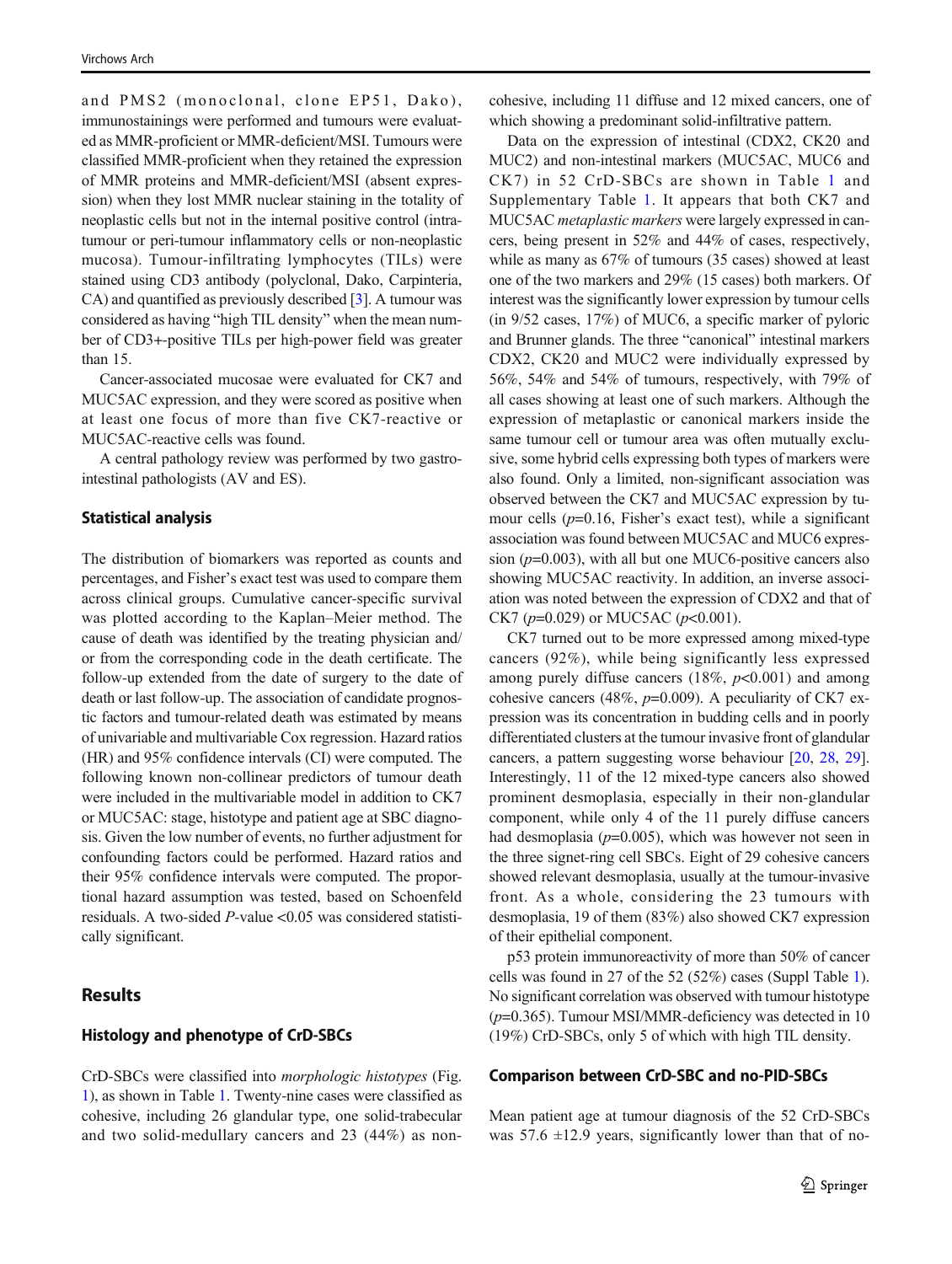<span id="page-3-0"></span>Fig. 1 Histologic architecture and metaplastic phenotype of CrD-SBCs from the ileum. a A glandular type case invading the muscle fibres of the muscularis propria, which shows selective MUC5AC immunoreactivity in b. c A diffuse-type cancer is composed of small dispersed, undifferentiated cells, partly separated by minute desmoplasia. d A CK7-reactive mixed cancer shows an admixture of wellformed glands and dissociated cells or cell clusters infiltrating an abundant desmoplasia. a Haematoxylin and eosin staining, scale bar: 150μ; b MUC5AC immunohistochemistry, scale bar: 150μ; c haematoxylin-eosin staining, scale bar: 50μ; d CK7 immunoreactivity, scale bar: 150μ



PID-SBC cases (69 $\pm$ 13.4 years,  $p$ <0.001), in the absence, however, of significant tumour stage differences  $(p=0.573)$ . Only two diffuse-type cancers occurred among no-PID-SBCs, versus 11 among CrD-SBCs  $(p=0.008)$ , while the non-cohesive histology accounted for only 25% of no-PID-SBC cases (Table [2\)](#page-4-0) (versus 44% among CrD-SBC, p=0.046). By comparing each other Table 1 and Table [2,](#page-4-0) it clearly appears that CrD-SBCs express more frequently CK7  $(p=0.008)$ and MUC5AC  $(p=0.044)$  than no-PID-SBCs. Notably, such differences remain highly significant  $(p=0.004$  for CK7 and  $p=0.009$  for MUC5AC) when the analyses were restricted to jejunal-ileal tumours only (i.e. 50 CrD-SBCs vs 45 no-PID-SBCs). No relevant difference was noted among the two etiologically different tumour groups concerning cumulative intestinal marker expression  $(p=0.556)$ ; however, the percentage of cases with CDX2 expression turned out to be significantly lower  $(p=0.007)$  in CrD-SBCs. MUC6 was rarely expressed in both groups.

p53 immunoreactivity of more than 50% of cancer cells was observed in 14 (42%) of no-PID-SBC cases investigated, without significant difference between the two groups  $(p=0.371)$ . Tumour MSI/MMR deficiency was detected in 20 (39%) no-PID-SBC cases, a significantly higher frequency  $(p=0.031)$  than that of CrD-SBCs. In keeping with this finding, a high TILs density was more frequently  $(p=0.023)$  observed in no-PID-SBCs (14 cases, 70%), rather than in CrD-

| Histotype             | $N(\%)$     | $CK7+$        | MUC5AC+   | $MUC6+$      | Intestinal markers |             |
|-----------------------|-------------|---------------|-----------|--------------|--------------------|-------------|
|                       |             |               |           |              | $CDX2+$            | Cumulative+ |
| Cohesive, $N(\%)$     | 29/52(56)   | 14/29(48)     | 13/29(45) | 7/29(24)     | 12/29(56)          | 24/29(83)   |
| Non-cohesive, $N(\%)$ | 23/52(44)   | 13/23(56)     | 10/23(43) | 2/23(9)      | 12/23(52)          | 17/23(74)   |
| Diffuse, $N(\%)$      | 11/52(21)   | 2/11(18)      | 3/11(27)  | 0/11(0)      | 7/11(64)           | 9/11(82)    |
| Mixed, $N(\%)$        | 12/52 (23)  | $11/12(92)^*$ | 7/12(58)  | 2/12(17)     | 5/12(42)           | 8/12(67)    |
| Total, $N(\%)$        | 52/52 (100) | $27/52(52)^8$ | 23/52(44) | $9/52(17)$ ° | 29/52(56)          | 41/52(79)   |

|  | <b>Table 1</b> Histotype and phenotype analysis of 52 Crohn's disease-associated small bowel carcinomas |  |  |  |  |  |  |
|--|---------------------------------------------------------------------------------------------------------|--|--|--|--|--|--|
|--|---------------------------------------------------------------------------------------------------------|--|--|--|--|--|--|

All markers were scored as positive if ≥10% of tumour cells were stained. For cumulative intestinal markers, expression of at least one marker among CDX2, MUC2 or CK20 was considered

\*Significant difference in CK7 expression versus diffuse  $(p<0.001)$  and cohesive  $(p= 0.009)$  histotype

§No significant association with MUC5AC ( $p=0.16$ ) or MUC6 ( $p=0.141$ ) expression

°MUC6 expression was significantly less frequent ( $p$ <0.001) than that of CK7 or MUC5AC, while being associated ( $p$ =0.003) with MUC5AC expression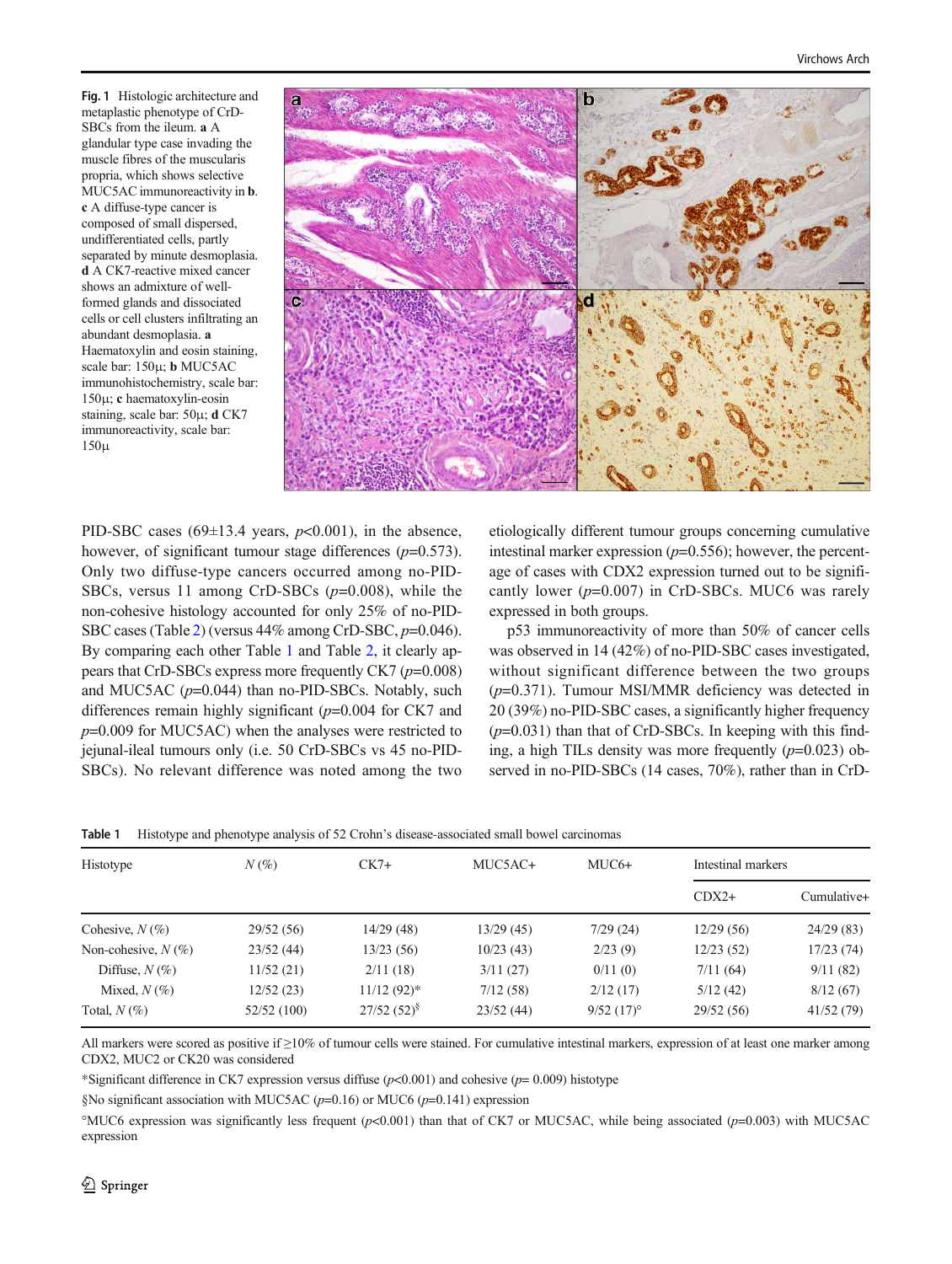| Histotype             | $N(\%)$         | $CK7+$           | MUC5AC+              | $MUC6+$  | Intestinal markers |                            |
|-----------------------|-----------------|------------------|----------------------|----------|--------------------|----------------------------|
|                       |                 |                  |                      |          | $CDX2+$            | Cumulative+                |
| Cohesive, $N(\%)$     | 38/51 (75)      | 6/38(16)         | 6/38(16)             | 3/23(13) | 32/38(84)          | 36/38(95)                  |
| Non-cohesive, $N(\%)$ | $13/51$ $(25)*$ | 7/13(54)         | 6/13(46)             | 1/10(10) | 9/13(69)           | 10/13(77)                  |
| Diffuse, $N(\%)$      | $2/51(4)$ **    | 1/2(50)          | 0/2(0)               | 1/2(50)  | 2/2(100)           | 2/2(100)                   |
| Mixed, $N(\%)$        | 11/51(21)       | 6/11(54)         | 6/11(54)             | 0/8(0)   | 7/11(64)           | 8/11(73)                   |
| Total, $N(\%)$        | 51/51 (100)     | $13/51$ $(25)^8$ | $12/51$ $(24)^{\$}\$ | 4/33(12) | $41/51 (80)^{\#}$  | 46/51 $(90)$ <sup>##</sup> |

<span id="page-4-0"></span>Table 2 Histotype and phenotype analysis of no-PID-associated small bowel carcinomas

All markers were scored as positive if ≥10% of tumour cells were stained. For cumulative intestinal markers, expression of at least one marker among CDX2, MUC2 or CK20 was considered. Only 33 no-PID-SBCs were tested for MUC6, due to depletion of sufficient representative tumour sections \*Significant difference in non-cohesive histotype prevalence versus Crohn's disease associated-small bowel carcinomas (CrD-SBCs) (p=0.046)

\*\*Significant difference in diffuse histotype versus CrD-SBCs  $(p=0.008)$ 

§Significant difference in CK7 expression versus CrD-SBCs (p= 0.008)

§§Significant difference in MUC5AC expression versus CrD-SBCs (p=0.044)

 $*$  Significant difference in CDX2 expression versus CrD-SBCs ( $p=0.007$ )

 $\#$  No significant difference in cumulative intestinal marker expression versus CrD-SBCs ( $p=0.556$ )

SBCs. Furthermore, in no-PID-SBCs only, an inverse correlation  $(p=0.01)$  was found between widespread p53 expression and MSI status.

# CrD-SBC and no-PID-SBC-associated non-neoplastic mucosa

#### Metaplastic lesions

In addition to conventional dysplastic lesions with wellknown histology [\[1](#page-9-0)–[7](#page-9-0)], CrD-SBC-associated mucosa showed MUC6-reactive well-differentiated pyloric-type glands, usually detected in the deeper mucosa, MUC5AC-reactive foveolar-type foci and CK7-reactive epithelial foci, scattered at various mucosal levels, with preference for ulcer borders and related regenerative epithelia (Fig. [2\)](#page-5-0). Both CK7- and MUC5AC-reactive epithelia were significantly more frequent in non-neoplastic mucosae of CrD-SBC cases, in comparison with those of no-PID-SBCs (70% versus 19%,  $p<0.001$ , for CK7, and 59% versus  $21\%, p<0.001$  for MUC5AC). CK7 and MUC5AC were frequently expressed by the same mucosa (24 out of 46 cases, 52%) and often associated with focal loss of intestinal markers. Such metaplastic foci were more frequently observed in juxta-tumoural areas, where patterns suggestive for direct transition to neoplasia of the same phenotype, as well as more atypical CK7-positive foci, with buttons or cords of non-polarized and crowded cells with large nuclei and prominent nucleoli, were occasionally identified. In addition, CK7-positive ductular-type structures unrelated to adjacent intestinal crypts or villi and lacking signs of cellular differentiation were identified. On the other hand, MUC6-positive pyloric-type glands, which usually showed a welldifferentiated mucin-rich pattern lacking atypical changes,

were as a rule CK7-negative, and most of them were MUC5AC-negative.

A detailed analysis of CK7 distribution among the nonneoplastic mucosa associated with CrD-SBCs or non-PID-SBCs is outlined in Table [3](#page-5-0). It emerged that (i) CK7 was more frequently expressed by CrD-SBC mucosae in comparison with no-PID-SBC mucosa  $(p<0.001)$  and (ii) a highly significant  $(p<0.001)$  association existed between CK7 expression by CrD-SBCs and their respective mucosae, while such an association was lacking among no-PID-SBC cases. No CK7-reactive foci were observed in histologically normal jejunal-ileal mucosa from tumour-free sections of no-PID patients.

#### Non-conventional background lesions

While searching for metaplastic changes in CrD-SBC juxtatumour mucosa, we observed several non-conventional lesions, often forming papillary-to-polypoid protrusions, with either mucinous or columnar eosinophilic cell differentiation. Direct continuity of such non-conventional, hyperplasia-like and mildly atypical lesions with cancer, without interposition of conventional adenomatous dysplasia, was ascertained in seven of the 46 cases investigated for this purpose. All, but one, cancers showed glandular histology and all, but two, strong and widespread (>50% of cells) p53 reactivity, while the precursor component lacked frank, conventional (adenomatous) dysplasia and showed only scattered p53 reactivity (Supplementary Fig. 1). CK7 and/or MUC5AC reactivity was found in 3 out of such 6 glandular cases.

Interestingly, a diffuse-type, signet ring cell cancer (MUC2-positive and p53-negative) was covered by a MUC2-reactive "hypermucinous" non-conventional lesion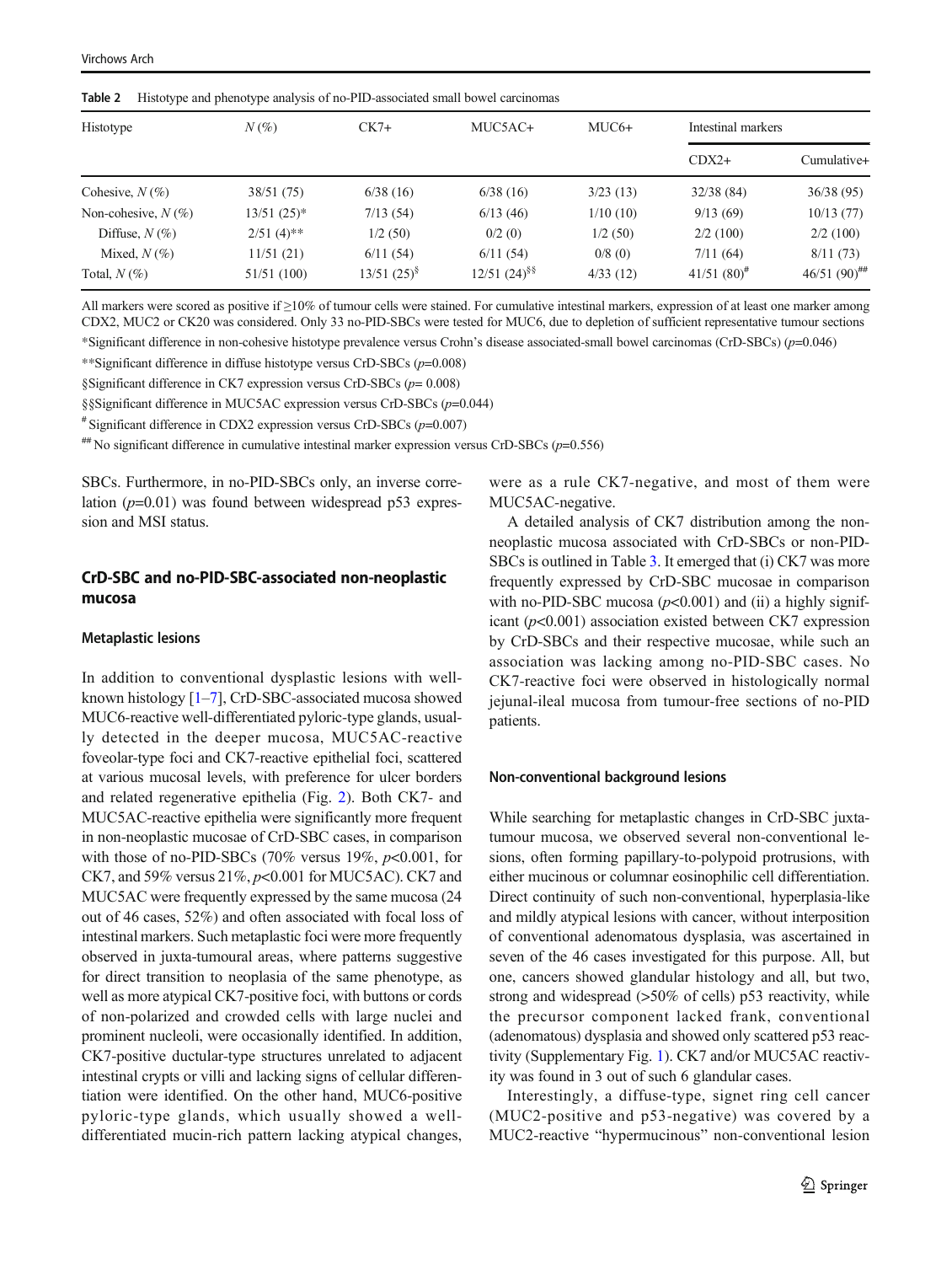<span id="page-5-0"></span>

Fig. 2 CrD-SBC-associated mucosa. a A single CK7-reactive ductularlike structure lacking topographic connection with, and differentiation signs towards, surrounding crypts. b A CK7-positive stratified button of unpolarized cells, lacking signs of cellular differentiation, abruptly interrupts the apparently normal epithelium of a villus. c CK7-reactive intra-epithelial cords and buttons of non-polarized, crowded cells with large nuclei and prominent nucleoli, up to frankly dysplastic foci (enlarged in d). e A diffusely CK7-reactive, perturbed metaplastic

epithelium (in the upper left corner) with patterns suggestive for seamless transition to an atypical epithelial button (in the upper right corner) and to a glandular-type invasive cancer (in the bottom right). f An extensive superficial foveolar-type (MUC5AC-positive) lesion covers an underlying invasive cancer, also reactive, although less intensely, for MUC5AC. a–e Cytokeratin 7 immunohistochemistry, scale bars for a, c, e: 150μ; scale bar for b: 50μ; scale bar for d: 20μ; f MUC5AC immunohistochemistry, scale bar: 500μ

(Supplementary Fig. 2) resembling those described by Andersen and coworkers [[30](#page-10-0)] in the colon of ulcerative colitis patients (even though a serrated pattern was absent in our case).

Table 3 Comparison of cytokeratin 7 expression in Crohn's disease-associated and non-immune-inflammatory bowel disease-associated small bowel carcinomas with their adjacent non-tumour mucosa

| A. CrD-SBCs $(p<0.001)$ |         |        |       | B. No-PID-SBCs $(p=1)$ |         |        |       |
|-------------------------|---------|--------|-------|------------------------|---------|--------|-------|
|                         | Mucosa+ | Mucosa | Total |                        | Mucosa+ | Mucosa | Total |
| Cancer +                | 24      | 2      | 26    | $Cancer +$             |         | 8      |       |
| $Cancer -$              | 8       | 12     | 20    | $Cancer -$             |         | 27     | 34    |
| Total                   | 32      | 14     | 46    | Total                  | 8       | 35     | 43    |

A high correlation  $(p<0.001)$  was found in CrD patients between CK7 expression by cancer and by adjacent mucosa; a correlation not found in no-PID patients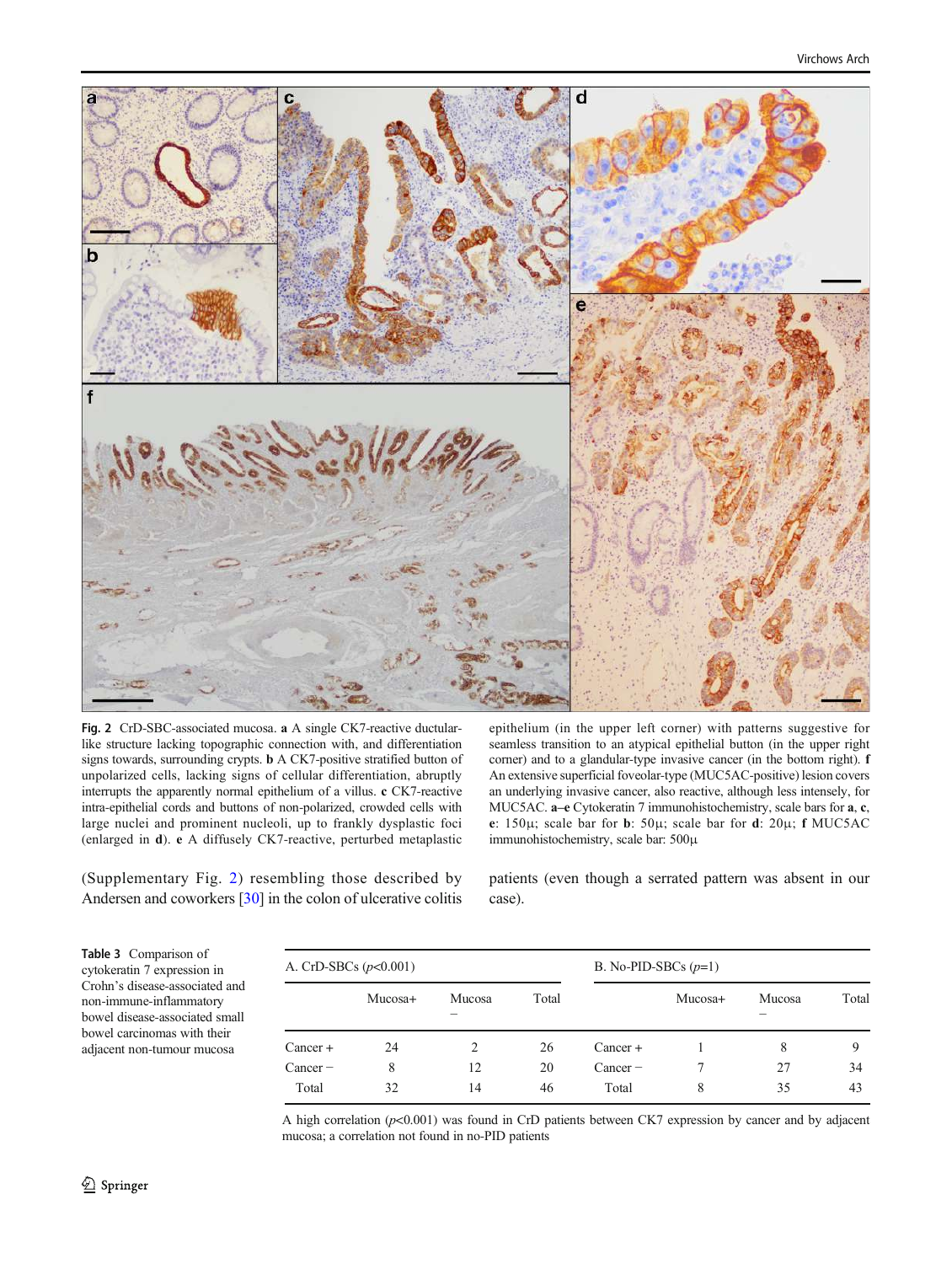No non-conventional type growths comparable to those of CrD-SBC cases were seen in no-PID-SBC-associated mucosa.

#### CrD-SBC patient survival

CrD-SBC patients were followed up for a median of 84.9 months (25th–75th: 31–121 months). Patients with CrD-SBC positive for CK7 had significantly worse cancerspecific survival compared to those with CrD-SBC negative for CK7 (HR: 2.72, 95% CI: 1.20–6.17, p=0.016; Fig. [3a\)](#page-7-0), which was confirmed at stage-inclusive bivariable analysis (HR: 2.78, 95% CI: 1.21–6.38, p=0.016). At univariable analysis, MUC5AC-reactive cases also showed an association with a worse prognosis (HR 2.28, 95% CI: 1.04–5.04,  $p=0.038$ ) (Fig. [3b](#page-7-0)). In addition, CrD-SBC patients with coexpression of MUC5AC and CK7 by the cancer (15 cases) featured a worse prognosis in comparison with those negative for both markers (17 cases) or with expression of either MUC5AC or CK7 (20 cases) (Fig. [3c](#page-7-0)).

The expression of at least one of the intestinal markers (CDX2, MUC2 or CK20) showed no significant correlation with patient survival  $(p=0.35)$ . However, CDX2 expression alone was found to correlate with better overall survival (HR: 0.30, 95% CI: 0.13–0.68,  $p=0.004$ ; Fig. [3d](#page-7-0)), although it lost prognostic power at stage-inclusive bivariable analysis  $(p=0.053)$ . When CK7 and CDX2 expressions were combined, patients with CK7-positive and CDX2-negative tumours showed the worst outcome, while patients with CK7-negative and CDX2-positive tumours showed the best survival, with intermediate figures for the double-positive or double-negative tumours (Fig. [3e](#page-7-0)). None of the remaining markers tested, including MUC6 and p53, was significantly associated with patient survival.

An association of tumour non-cohesive histotype with worse patient survival was also observed (HR: 5.0, 95% CI: 1.82–10,  $p=0.001$ ; Fig. [3f\)](#page-7-0) and confirmed at stage-inclusive bivariable analysis ( $p=0.009$ ), whereas MMR-d was not associated with patient cancer-specific survival (HR: 0.65, 95% CI: 0.22–1.92;  $p=0.434$ ).

Importantly, a multivariable analysis including tumour CK7 (positive versus negative), histotype (cohesive versus non-cohesive), stage (I+II versus III+IV) and patient age at diagnosis showed an independent prognostic power for each of the four parameters (Table [4](#page-8-0)). MUC5AC, when included in the same model in place of CK7, lost predictive power of cancer-specific survival (HR 1.20, 95% CI: 0.49–2.91, p=0.692).

# **Discussion**

In this study, we found that two non-intestinal markers, i.e. CK7 and MUC5AC, were expressed at significantly higher percentages in both tumour tissue and associated mucosa of CrD-SBC cases compared to ordinary no-PID-SBC cases. This finding, in addition to a significant increase among CrD-SBCs of the non-cohesive histotype and a lack of CK7 and MUC5AC expression in histologically normal ileal mucosa, suggests that a distinctive carcinogenic process plays a role in a relevant fraction of CrD-SBC cases. This hypothesis is reinforced by the highly significant association of CK7 expression between tumour tissue and respective mucosa, an association lacking in no-PID-SBC cases, as well as by the occasional finding of direct topographic continuity between CK7 and/or MUC5AC-positive mucosal lesions and the invasive cancers of the same phenotype, which we identified in some CrD-SBC cases. The additional observation that tumour CK7 positivity was an independent adverse prognostic factor points to some mechanism underlying the metaplastic growth which may favour both tumour development and progression.

Metaplastic changes of gastric type, with special reference to MUC6-positive "pyloric" glands, have long been reported in Crohn's disease intestinal mucosa [[10,](#page-9-0) [11\]](#page-9-0). While confirming this finding in non-neoplastic mucosa of CrD-SBCs cases, we found limited expression of MUC6 in corresponding cancer tissue and a lack of MUC6 prognostic influence, two observations rendering unlikely a significant contribution of MUC6-positive pyloric-type differentiation to CrD-SBC natural history. On the other hand, the involvement of the gastric foveolar cell marker MUC5AC is suggested by its high expression in both CrD-SBCs and nearby mucosa and by its association with worse patient outcome, in keeping with previous findings by others in SBC patients as a whole [\[31\]](#page-10-0) or in the ampullary [\[32\]](#page-10-0) and non-ampullary duodenal cancer patients [[33](#page-10-0)].

CrD-SBC patient survival analysis highlighted an important prognostic influence of CK7-positive metaplastic phenotype. In particular, we found a significant association between CK7 expression by SBC and worse patient survival, which was confirmed at multivariable analysis inclusive of patient age, stage and histotype. Present findings suggesting a relationship between CK7 expression and CrD-SBC progression fit with previous observations on SBC as a whole [[26](#page-9-0)] and on colorectal cancers [\[34,](#page-10-0) [35\]](#page-10-0), where poor tumour differentiation, high tumour budding and increased invasive and metastatic potential were frequently observed in CK7-expressing cancers. No information is presently available on possible mechanisms involved in such tumour behaviour. Of interest is our finding of prominent desmoplasia associated with CK7 positive (especially mixed type) invasive cancers, as cancer desmoplasia and/or "mesenchymal" molecular subtype have been linked to worse prognosis in several digestive cancers, including gastric [\[36\]](#page-10-0), pancreatic [\[37\]](#page-10-0) and intestinal cancers [\[23,](#page-9-0) [25,](#page-9-0) [38](#page-10-0)–[40\]](#page-10-0). Based on our findings, the MSI hyperimmune subtype, of known better prognostic value among various gastrointestinal cancers, including SBCs, [[22](#page-9-0)–[24](#page-9-0)]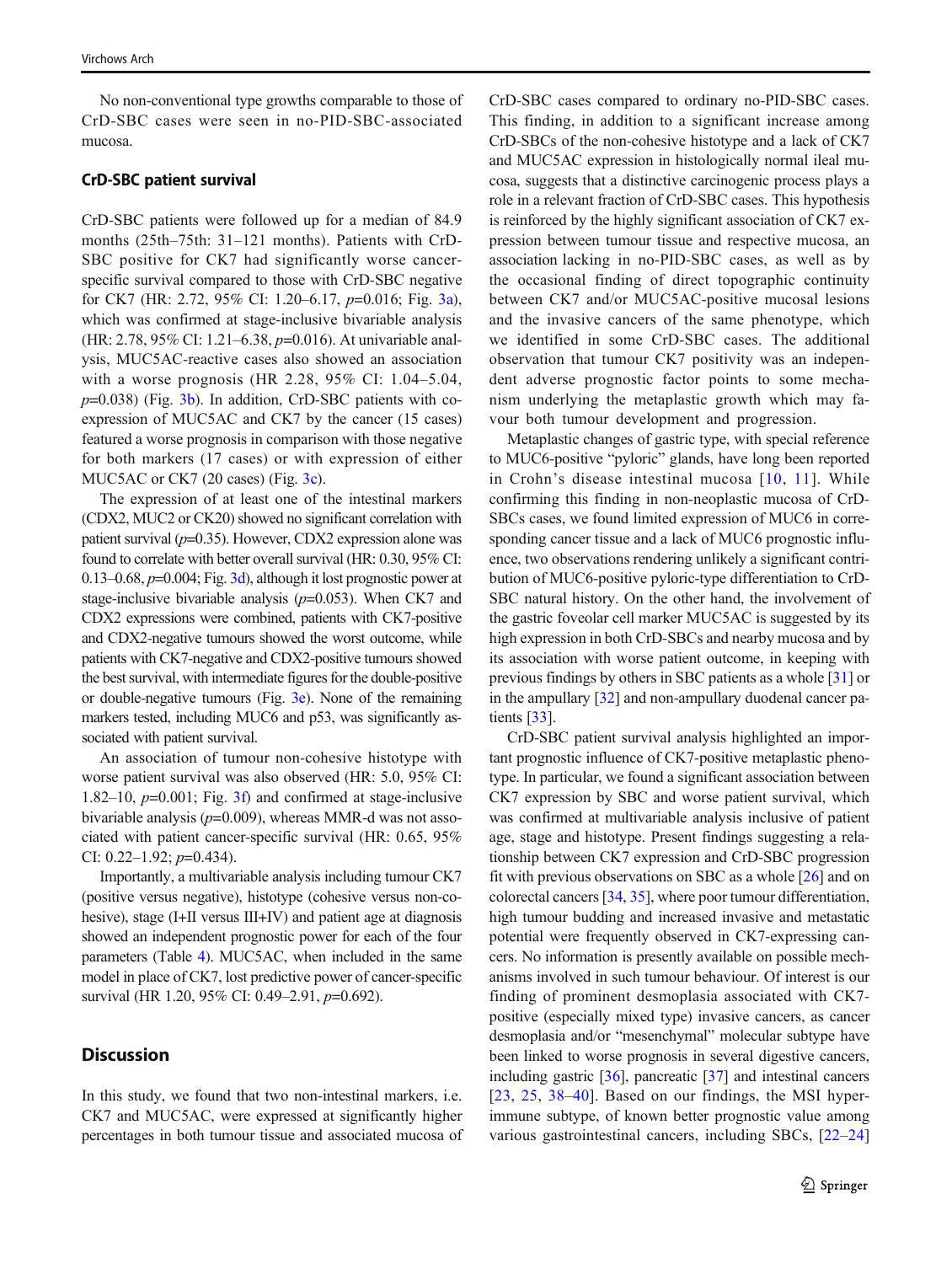<span id="page-7-0"></span>

Fig. 3 Kaplan-Meier survival estimates of CrD-SBC patients by CK7 (a), MUC5AC (b), combination of CK7 and MUC5AC (c), CDX2 (d), combination of CDX2 and CK7 (e) and cohesive versus non-cohesive

histotype (f). CrD-SBC, Crohn's disease-associated small bowel carcinoma; CK7, cytokeratin 7; C, cohesive; NC, non-cohesive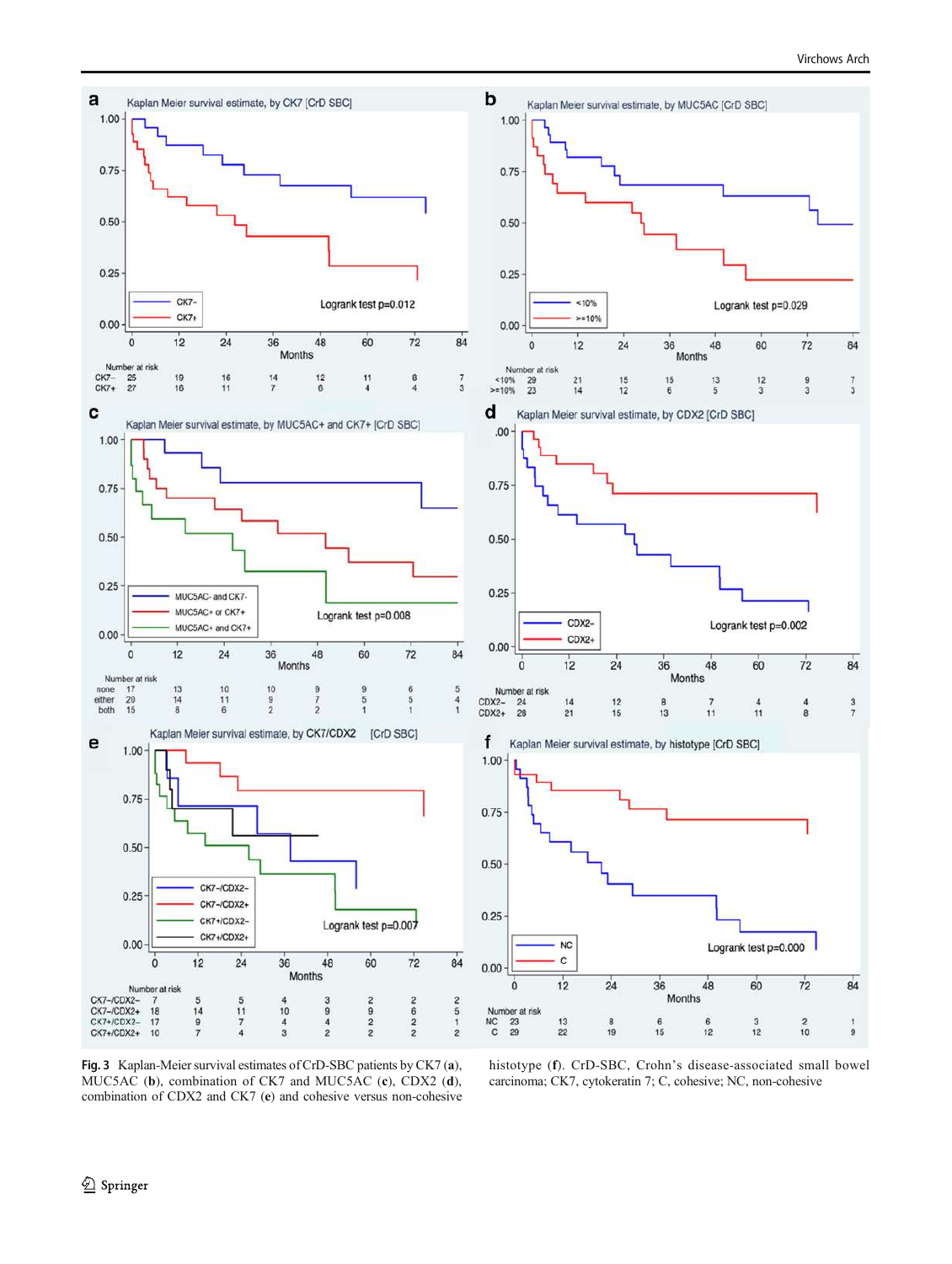<span id="page-8-0"></span>Table 4 Multivariable survival analysis of the 52 Crohn's diseaseassociated small bowel carcinoma cases

| Variable                             | Multivariable analysis* |            |  |  |
|--------------------------------------|-------------------------|------------|--|--|
|                                      | HR (95% CI)             | $P$ -value |  |  |
| $CK7+$ (vs $CK7-$ )                  | $2.39(1.02 - 5.58)$     | 0.044      |  |  |
| Cohesive histotype (vs non-cohesive) | $0.20(0.07-0.56)$       | 0.002      |  |  |
| Stage III/IV (vs I/II)               | $3.90(1.53 - 9.92)$     | 0.004      |  |  |
| Age at cancer diagnosis (continuous) | $1.05(1.01-1.09)$       | 0.019      |  |  |

\*Multivariable model: p<0.001; Harrell'<sup>s</sup> C=0.8377

CK7 cytokeratin 7, CI confidence interval, HR hazard ratio

appears to be less represented and without prognostic relevance among CrD-SBCs.

In both CrD-SBCs and associated mucosa, metaplastic marker expression was commonly associated with loss of canonical intestinal markers, with special reference to the CDX2 transcription factor. This seems interesting as, in keeping with previous findings on gastrointestinal cancers, including SBCs as a whole [\[17,](#page-9-0) [41](#page-10-0), [42](#page-10-0)], we found that CDX2 predicts improved patient survival. Although in the present CrD-SBC series it failed to remain significant at multivariable analysis due to collinearity with stage and histotype, this survival influence of CDX2 expression should be considered in light of the crucial role played by CDX2 in intestinal epithelium differentiation and metaplastic lineage development. Indeed, it has been recently shown in vitro by Simmini and coworkers [\[43\]](#page-10-0) that loss of CDX2 expression alone is enough to transform intestinal stem cells into gastric lineages. Thus, the foci of CDX2 expression loss we found in ileal mucosa of Crohn's patients might well be a starting point for the metaplastic changes occurring in vivo in this disease, either of gastric type (of pyloric, foveolar or their common precursor lineage) or of non-gastric CK7-expressing type. In this respect, the role of CK7 as a marker of gut foetal, embryonic or pluripotent stem cells [[44](#page-10-0)–[46](#page-10-0)] should also be considered, in addition to its expression by adult epithelia, such as pancreatobiliary ducts. More work on the mechanisms underlying small bowel Crohn-related metaplastic changes is certainly needed; however, their apparent relevance for both origin and progression of associated cancers seems worth additional investigation, also considering the putative role played by CK7 in other gastrointestinal diseases, such as Barrett's oesophagus [[47,](#page-10-0) [48\]](#page-10-0), a known metaplastic carcinogenic lesion, and colorectal cancer [\[34](#page-10-0), [35](#page-10-0)].

In addition to classic/conventional dysplastic lesions  $[1-7]$  $[1-7]$  $[1-7]$  $[1-7]$ , several "non-conventional" atypical lesions or growths have been reported to be associated with (and likely precede) cancer development in IBDs of both large and small intestine [[12](#page-9-0), [19,](#page-9-0) [30,](#page-10-0) [49,](#page-10-0) [50](#page-10-0)]. We also found such lesions in the mucosa overlying or adjacent to CrD-SBC; indeed, in seven cases, these were in direct continuity with cancer tissue and sometimes with patterns suggestive of direct transition. Thus, despite

their polymorphic histology, incompletely defined diagnostic criteria and substantial lack of frank dysplasia, a role for such atypical, non-conventional lesions in the histogenesis of some CrD-SBCs seems likely.

In conclusion, our fairly large retrospective CrD-SBC series showed important heterogeneity of histologic structure and tumour cell phenotype, also paralleled in part by a polymorphism of mucosal precancerous changes. Among the latter, in addition to classic (conventional) dysplasia, CK7-positive and MUC5AC-positive metaplastic lesions, on one hand, and non-conventional, atypical growths, on the other hand, may have a role in Crohn's disease-promoted cancer histogenesis. In addition, tumour CK7-positive metaplastic phenotype and non-cohesive histotype were both found to predict CrD-SBC patient adverse prognosis. These findings, besides suggesting a distinctive CrD-SBC natural history, are worth considering in future prospective and endoscopic/bioptic studies aiming to gain diagnosis of early tumourigenic lesions, as well as in attempts to provide more appropriate and patientpersonalized treatments [\[22](#page-9-0), [42,](#page-10-0) [51\]](#page-10-0).

Abbreviations CI, confidence interval; CrD-SBC, Crohn's diseaseassociated small bowel carcinoma; CK7, cytokeratin 7; CK20, cytokeratin 20; HR, hazard ratio; IBD, inflammatory bowel disease; MMR, mismatch repair; MSI, microsatellite instability; no-PID-SBC, small bowel carcinoma arisen sporadically without tumour predisposing immune-inflammatory disease; SBC, small bowel carcinoma; TIL, tumour-infiltrating lymphocytes; UACL, ulcer-associated lineage

Supplementary Information The online version contains supplementary material available at [https://doi.org/10.1007/s00428-021-03109-2.](https://doi.org/10.1007/s00428-021-03109-2)

Acknowledgements We thank all the Small Bowel Cancer Italian Consortium Collaborators for their support.

Author contribution Conception and design of the study (GA, AV, ADS, ES); acquisition of data (all authors); analysis and interpretation of data (GA, AV, ADS, ES); drafting the manuscript (GA, AV, ADS, ES); revising the manuscript for important intellectual content (all authors); and final approval of the final version (all authors).

Funding Open access funding provided by Università degli Studi di Pavia within the CRUI-CARE Agreement. This work was supported by the Italian Ministry of Health to Fondazione IRCCS San Matteo Hospital [grant number 08062719].

#### **Declarations**

Conflict of interest The authors declare no competing interests.

Open Access This article is licensed under a Creative Commons Attribution 4.0 International License, which permits use, sharing, adaptation, distribution and reproduction in any medium or format, as long as you give appropriate credit to the original author(s) and the source, provide a link to the Creative Commons licence, and indicate if changes were made. The images or other third party material in this article are included in the article's Creative Commons licence, unless indicated otherwise in a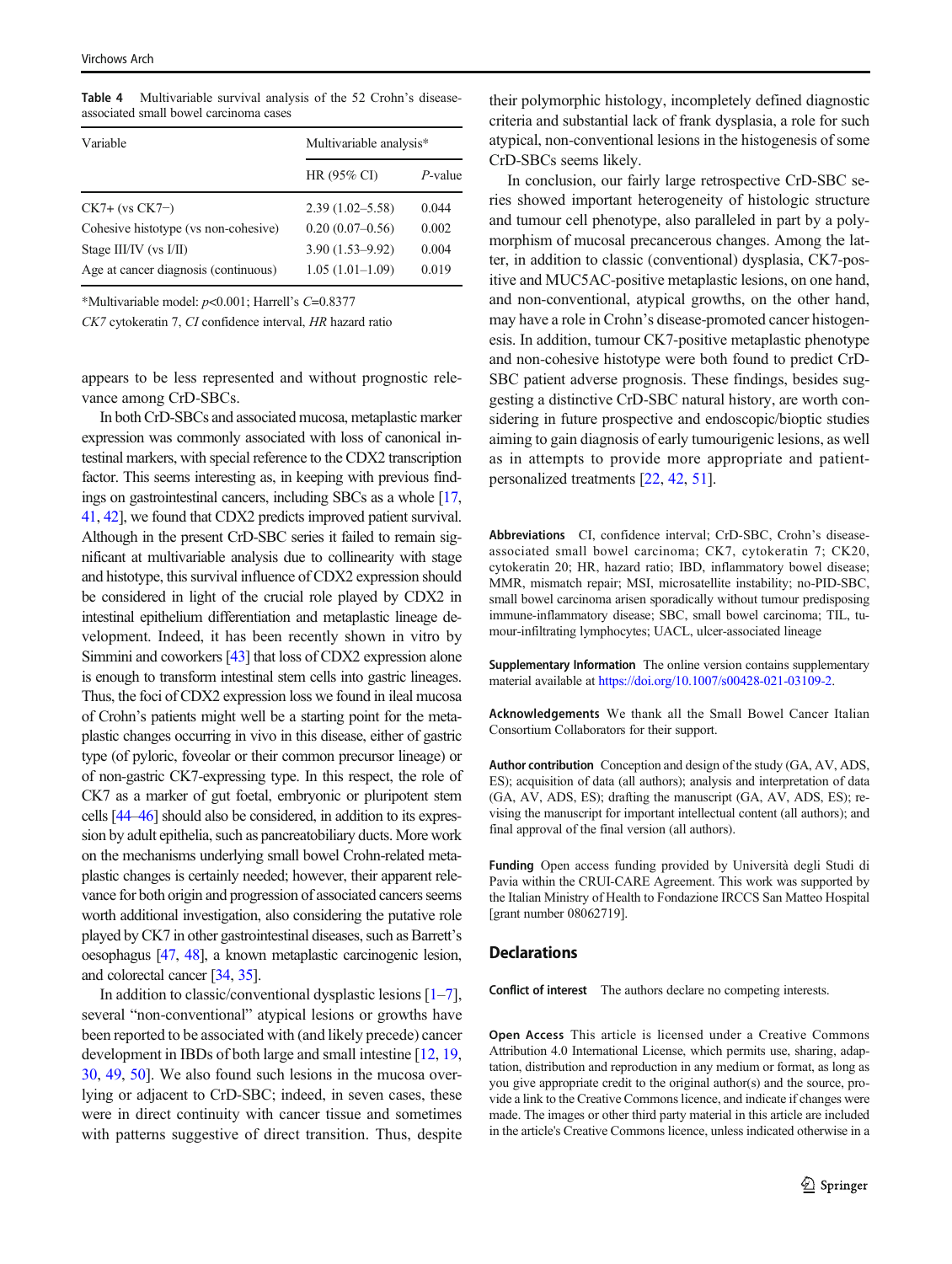<span id="page-9-0"></span>credit line to the material. If material is not included in the article's Creative Commons licence and your intended use is not permitted by statutory regulation or exceeds the permitted use, you will need to obtain permission directly from the copyright holder. To view a copy of this licence, visit <http://creativecommons.org/licenses/by/4.0/>.

# **References**

- 1. Sigel JE, Petras RE, Lashner BA, Fazio VW, Goldblum JR (1999) Intestinal adenocarcinoma in Crohn's disease: a report of 30 cases with a focus on coexisting dysplasia. Am J Surg Pathol 23:651–655
- 2. Svrcek M, Piton G, Cosnes J, Beaugerie L, Vermeire S, Geboes K, Lemoine A, Cervera P, el-Murr N, Dumont S, Scriva A, Lascols O, Ardizzone S, Fociani P, Savoye G, le Pessot F, Novacek G, Wrba F, Colombel JF, Leteurtre E, Bouhnik Y, Cazals-Hatem D, Cadiot G, Diebold MD, Rahier JF, Delos M, Fléjou JF, Carbonnel F (2014) Small bowel adenocarcinomas complicating Crohn's disease are associated with dysplasia: a pathological and molecular study. Inflamm Bowel Dis 20:1584–1592
- 3. Vanoli A, Di Sabatino A, Furlan D et al (2017) Small bowel carcinomas in coeliac or Crohn's disease: clinico-pathological, molecular, and prognostic features. A Study From the Small Bowel Cancer Italian Consortium. J Crohns Colitis 11:942–953
- 4. Riddell RH, Goldman H, Ransohoff DF, Appelman HD, Fenoglio CM, Haggitt RC, hren C, Correa P, Hamilton SR, Morson BC, Sommers SC, Yardley JH (1983) Dysplasia in inflammatory bowel disease: standardized classification with provisional clinical applications. Hum Pathol 14:931–968
- 5. Itzkowitz SH, Harpaz N (2004) Diagnosis and management of dysplasia in patients with inflammatory bowel diseases. Gastroenterology 126:1634–1648
- 6. Simon M, Cosnes J, Gornet JM, GETAID group et al (2017) Endoscopic detection of small bowel dysplasia and adenocarcinoma in Crohn's disease: a prospective cohort-study in high-risk patients. J Crohns Colitis 11:47–52
- 7. Grolleau C, Pote NM, Guedj NS, Zappa M, Theou-Anton N, Bouhnik Y, Panis Y, Cazals-Hatem DL (2017) Small bowel adenocarcinoma complicating Crohn's disease: a single-centre experience emphasizing the importance of screening for dysplasia. Virchows Arch 471:611–617
- 8. Galandiuk S, Rodriguez-Justo M, Jeffery R et al (2012) Field cancerization in the intestinal epithelium of patients with Crohn's ileocolitis. Gastroenterology 142:855–864
- 9. Hirsch D, Wangsa D, Zhu YJ, Hu Y, Edelman DC, Meltzer PS, Heselmeyer-Haddad K, Ott C, Kienle P, Galata C, Horisberger K, Ried T, Gaiser T (2018) Dynamics of genome alterations in Crohn's disease-associated colorectal carcinogenesis. Clin Cancer Res 24:4997–5011
- 10. Roberts IS, Stoddart RW (1993) Ulcer-associated cell lineage ('pyloric metaplasia') in Crohn's disease: a lectin histochemical study. J Pathol 171:13–19
- 11. Whitcomb E, Liu X, Xiao SY (2014) Crohn enteritis-associated small bowel adenocarcinomas exhibit gastric differentiation. Hum Pathol 45:359–367
- 12. Kilgore SP, Sigel JE, Goldblum JR (2000) Hyperplastic-like mucosal change in Crohn's disease: an unusual form of dysplasia? Mod Pathol 13:797–801
- 13. Kaneko Y, Nakamura T, Hayama M, Hosaka N, Akamatsu T, Ota H (2008) Altered expression of CDX-2, PDX-1 and mucin core proteins in "Ulcer-associated cell lineage (UACL)" in Crohn's disease. J Mol Histol 39:161–168
- 14. Thorsvik S, Bakke I, van Beelen GA et al (2018) Expression of neutrophil gelatinase-associated lipocalin (NGAL) in the gut in Crohn's disease. Cell Tissue Res 374:339–348
- 15. Vanoli A, Di Sabatino A, Martino M et al (2017) Small bowel carcinomas in celiac or Crohn's disease: distinctive histophenotypic, molecular and histogenetic patterns. Mod Pathol 30:1453–1466
- 16. Kushima R, Borchard F, Hattori T (1997) A new aspect of gastric metaplasia in Crohn's disease: bidirectional (foveolar and pyloric) differentiation in so-called 'pyloric metaplasia' in the ileum. Pathol Int 47:416–419
- 17. Jun SY, Eom DW, Park H, Bae YK, Jang KT, Yu E, Hong SM (2014) Prognostic significance of CDX2 and mucin expression in small intestinal adenocarcinoma. Mod Pathol 27:1364–1374
- 18. Stenling R, Lindberg J, Rutegård J et al (2007) Altered expression of CK7 and CK20 in preneoplastic and neoplastic lesions in ulcerative colitis. APMIS 115:1219–1226
- 19. Choi WT, Yozu M, Miller GC, Shih AR, Kumarasinghe P, Misdraji J, Harpaz N, Lauwers GY (2020) Nonconventional dysplasia in patients with inflammatory bowel disease and colorectal carcinoma: a multicenter clinicopathologic study. Mod Pathol 33:933–943
- 20. Coit DG, Kelsen D, Tang LH, Erasmus JJ, Gerdes H, Hofstetter WL (2017) Small intestine. In: Amin MB, Edge SB, Greene FL (eds) AJCC Cancer Staging Manual, 8th edn. Springer, New York, pp 221–234
- 21. Arpa G, Grillo F, Giuffrida P, Nesi G, Klersy C, Mescoli C, Lenti MV, Lobascio G, Martino M, Latella G, Malvi D, Macciomei MC, Fociani P, Villanacci V, Rizzo A, Ferrero S, Sessa F, Orlandi A, Monteleone G, Biancone L, Cantoro L, Tonelli F, Ciardi A, Poggioli G, Rizzello F, Ardizzone S, Sampietro G, Solina G, Oreggia B, Papi C, D'Incà R, Vecchi M, Caprioli F, Caronna R, D'Errico A, Fiocca R, Rugge M, Corazza GR, Luinetti O, Paulli M, Solcia E, di Sabatino A, Vanoli A (2020) Separation of low- versus high-grade Crohn's disease-associated small bowel carcinomas is improved by invasive front prognostic marker analysis. J Crohns Colitis 14:295–302
- 22. Vanoli A, Grillo F, Guerini C, Neri G, Arpa G, Klersy C, Nesi G, Giuffrida P, Sampietro G, Ardizzone S, Fociani P, Fiocca R, Latella G, Sessa F, D'Errico A, Malvi D, Mescoli C, Rugge M, Ferrero S, Poggioli G, Rizzello F, Macciomei MC, Santini D, Volta U, de Giorgio R, Caio G, Calabrò A, Ciacci C, D'Armiento M, Rizzo A, Solina G, Martino M, Tonelli F, Villanacci V, Cannizzaro R, Canzonieri V, Florena AM, Biancone L, Monteleone G, Caronna R, Ciardi A, Elli L, Caprioli F, Vecchi M, D'Incà R, Zingone F, D'Odorico A, Lenti MV, Oreggia B, Reggiani Bonetti L, Giannone AG, Orlandi A, Barresi V, Ciccocioppo R, Amodeo G, Biletta E, Luinetti O, Pedrazzoli P, Pietrabissa A, Corazza GR, Solcia E, Paulli M, di Sabatino A (2021) Prognostic role of mismatch repair status, histotype and high-risk pathologic features in stage II small bowel adenocarcinomas. Ann Surg Oncol 28:1167–1177
- 23. Rizzo F, Vanoli A, Sahnane N, Cerutti R, Trapani D, Rinaldi A, Sellitto A, Ciacci C, Volta U, Villanacci V, Calabrò A, Arpa G, Luinetti O, Paulli M, Solcia E, di Sabatino A, Sessa F, Weisz A, Furlan D (2020) Small-bowel carcinomas associated with celiac disease: transcriptomic profiling shows predominance of microsatellite instability-immune and mesenchymal subtypes. Virchows Arch 476:711–723
- 24. Chiaravalli AM, Feltri M, Bertolini V, Bagnoli E, Furlan D, Cerutti R, Novario R, Capella C (2006) Intratumour T cells, their activation status and survival in gastric carcinomas characterised for microsatellite instability and Epstein-Barr virus infection. Virchows Arch 448:344–353
- 25. Nearchou IP, Kajiwara Y, Mochizuki S, Harrison DJ, Caie PD, Ueno H (2019) Novel internationally verified method reports desmoplastic reaction as the most significant prognostic feature for disease-specific survival in stage II colorectal cancer. Am J Surg Pathol 43:1239–1248
- 26. Chen ZM, Wang HL (2004) Alteration of cytokeratin 7 and cytokeratin 20 expression profile is uniquely associated with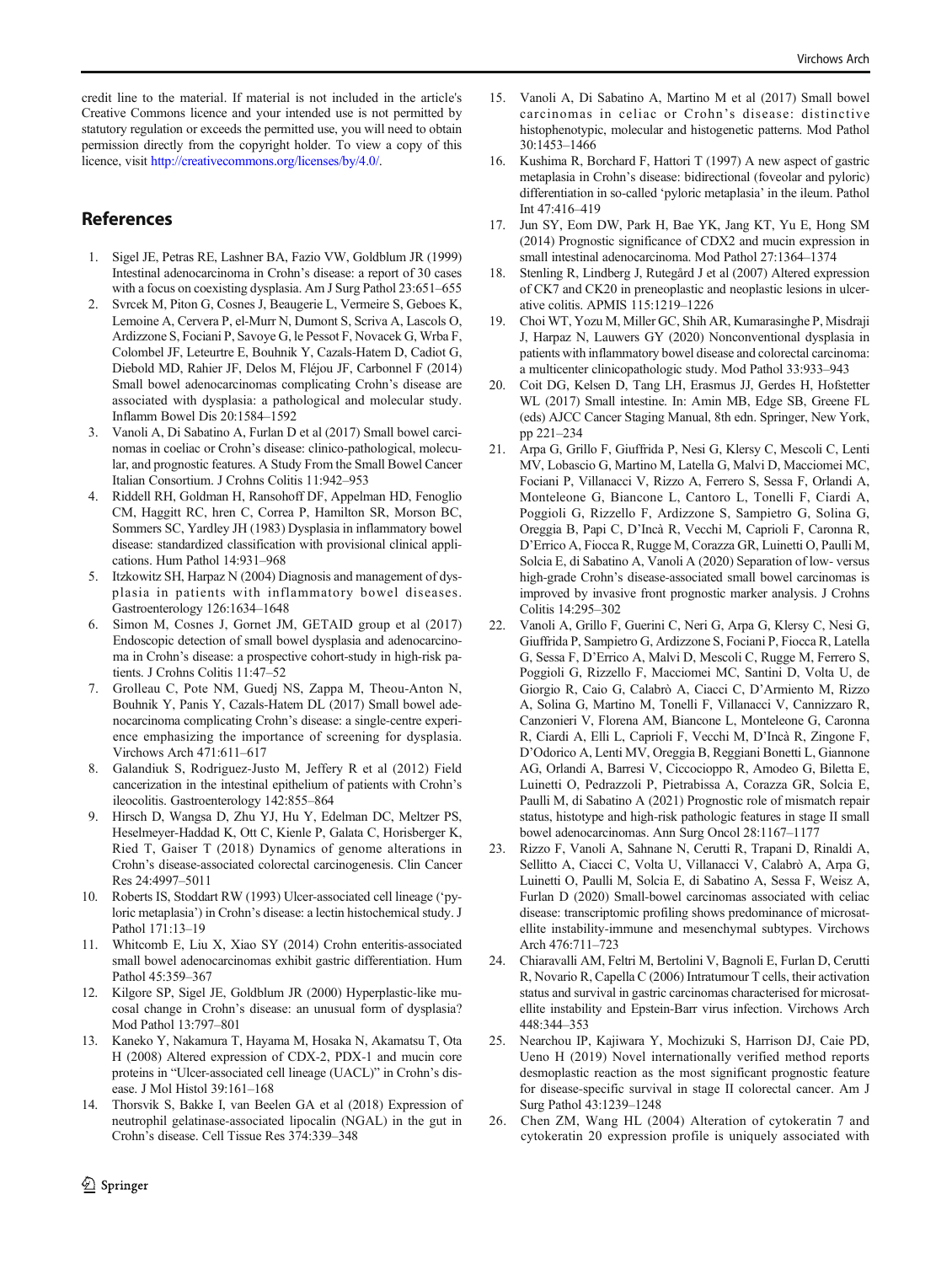<span id="page-10-0"></span>tumorigenesis of primary adenocarcinoma of the small intestine. Am J Surg Pathol 28:1352–1359

- Kaserer K, Schmaus J, Bethge U, Migschitz B, Fasching S, Walch A, Herbst F, Teleky B, Wrba F (2000) Staining patterns of p53 immunohistochemistry and their biological significance in colorectal cancer. J Pathol 190:450–456
- 28. Ueno H, Murphy J, Jass JR et al (2000) Tumour 'budding' as an index to estimate the potential of aggressiveness in rectal cancer. Histopathology 40:127–132
- 29. Barresi V, Reggiani Bonetti L, Ieni A, Caruso RA, Tuccari G (2017) Poorly differentiated clusters: clinical impact in colorectal cancer. Clin Colorectal Cancer 16:9–15
- 30. Andersen SN, Lovig T, Clausen OP et al (1999) Villous, hypermucinous mucosa in long standing ulcerative colitis shows high frequency of K-ras mutations. Gut 45:686–692
- 31. Shibahara H, Higashi M, Koriyama C, Yokoyama S, Kitazono I, Kurumiya Y, Narita M, Kuze S, Kyokane T, Mita S, Arai T, Kato T, Yuasa N, Yamaguchi R, Kubota H, Suzuki H, Baba S, Rousseau K, Batra SK, Yonezawa S (2014) Pathobiological implications of mucin (MUC) expression in the outcome of small bowel cancer. PLoS One 9:e86111
- 32. Xue Y, Reid MD, Balci S et al (2011) Immunohistochemical classification of ampullary carcinomas: critical reappraisal fails to confirm prognostic relevance for recently proposed panels, and highlights MUC5AC as a strong prognosticator. Am J Surg Pathol 41: 865–876
- 33. Ushiku T, Arnason T, Fukayama M, Lauwers GY (2014) Extraampullary duodenal adenocarcinoma. Am J Surg Pathol 38:1484– 1493
- 34. Harbaum L, Pollheimer MJ, Kornprat P, Lindtner RA, Schlemmer A, Rehak P, Langner C (2011) Keratin 7 expression in colorectal cancer–freak of nature or significant finding? Histopathology 59: 225–234
- 35. Fei F, Li C, Cao Y, Liu K, du J, Gu Y, Wang X, Li Y, Zhang S (2019) CK7 expression associates with the location, differentiation, lymph node metastasis, and the Dukes' stage of primary colorectal cancers. J Cancer 10:2510–2519
- 36. Wu Y, Grabsch H, Ivanova T, Tan IB, Murray J, Ooi CH, Wright AI, West NP, Hutchins GGA, Wu J, Lee M, Lee J, Koo JH, Yeoh KG, van Grieken N, Ylstra B, Rha SY, Ajani JA, Cheong JH, Noh SH, Lim KH, Boussioutas A, Lee JS, Tan P (2013) Comprehensive genomic meta-analysis identifies intra-tumoural stroma as a predictor of survival in patients with gastric cancer. Gut 62:1100–1111
- 37. Wang LM, Silva MA, D'Costa Z et al (2016) The prognostic role of desmoplastic stroma in pancreatic ductal adenocarcinoma. Oncotarget 7:4183–4194
- 38. Kim A, Bae YK, Gu MJ et al (2013) Epithelial-mesenchymal transition phenotype is associated with patient survival in small intestinal adenocarcinoma. Pathology 45:567–573
- 39. Isella C, Terrasi A, Bellomo SE, Petti C, Galatola G, Muratore A, Mellano A, Senetta R, Cassenti A, Sonetto C, Inghirami G, Trusolino L, Fekete Z, de Ridder M, Cassoni P, Storme G, Bertotti A, Medico E (2015) Stromal contribution to the colorectal cancer transcriptome. Nat Genet 47:312–319
- 40. Guinney J, Dienstmann R, Wang X, de Reyniès A, Schlicker A, Soneson C, Marisa L, Roepman P, Nyamundanda G, Angelino P, Bot BM, Morris JS, Simon IM, Gerster S, Fessler E, de Sousa E Melo F, Missiaglia E, Ramay H, Barras D, Homicsko K, Maru D, Manyam GC, Broom B, Boige V, Perez-Villamil B, Laderas T, Salazar R, Gray JW, Hanahan D, Tabernero J, Bernards R, Friend SH, Laurent-Puig P, Medema JP, Sadanandam A, Wessels L, Delorenzi M, Kopetz S, Vermeulen L, Tejpar S (2015) The

consensus molecular subtypes of colorectal cancer. Nat Med 21: 1350–1356

- 41. Solcia E, Klersy C, Vanoli A, Grillo F, Manca R, Tava F, Luinetti O, Fiocca R (2013) The contribution of cell phenotype to the behavior of gastric cancer. Gastric Cancer 16:462–471
- 42. Giuffrida P, Arpa G, Grillo F, Klersy C, Sampietro G, Ardizzone S, Fociani P, Fiocca R, Latella G, Sessa F, D'Errico A, Malvi D, Mescoli C, Rugge M, Nesi G, Ferrero S, Furlan D, Poggioli G, Rizzello F, Macciomei MC, Santini D, Volta U, de Giorgio R, Caio G, Calabrò A, Ciacci C, D'Armiento M, Rizzo A, Solina G, Martino M, Tonelli F, Villanacci V, Cannizzaro R, Canzonieri V, Florena AM, Biancone L, Monteleone G, Caronna R, Ciardi A, Elli L, Caprioli F, Vecchi M, D'Incà R, Zingone F, D'Odorico A, Lenti MV, Oreggia B, Reggiani Bonetti L, Astegiano M, Biletta E, Cantoro L, Giannone AG, Orlandi A, Papi C, Perfetti V, Quaquarini E, Sandri G, Silano M, Usai P, Barresi V, Ciccocioppo R, Luinetti O, Pedrazzoli P, Pietrabissa A, Viglio A, Paulli M, Corazza GR, Solcia E, Vanoli A, di Sabatino A (2020) PD-L1 in small bowel adenocarcinoma is associated with etiology and tumor-infiltrating lymphocytes, in addition to microsatellite instability. Mod Pathol 33:1398–1409
- Simmini S, Bialecka M, Huch M, Kester L, van de Wetering M, Sato T, Beck F, van Oudenaarden A, Clevers H, Deschamps J (2014) Transformation of intestinal stem cells into gastric stem cells on loss of transcription factor Cdx2. Nat Commun 5:5728
- 44. Kirchner T, Müller S, Hattori T, Mukaisyo K, Papadopoulos T, Brabletz T, Jung A (2001) Metaplasia, intraepithelial neoplasia and early cancer of the stomach are related to dedifferentiated epithelial cells defined by cytokeratin-7 expression in gastritis. Virchows Arch 439:512–522
- 45. Kojima J, Fukuda A, Taira H, Kawasaki T, Ito H, Kuji N, Isaka K, Umezawa A, Akutsu H (2017) Efficient production of trophoblast lineage cells from human induced pluripotent stem cells. Lab Investig 97:1188–1200
- 46. Tajima Y, Ito K, Umino A, Wilkinson AC, Nakauchi H, Yamazaki S (2017) Continuous cell supply from Krt7-expressing hematopoietic stem cells during native hematopoiesis revealed by targeted in vivo gene transfer method. Sci Rep 7:40684
- 47. Ormsby AH, Goldblum JR, Rice TW, Richter JE, Falk GW, Vaezi MF, Gramlich TL (1999) Cytokeratin subsets can reliably distinguish Barrett's esophagus from intestinal metaplasia of the stomach. Hum Pathol 30:288–294
- 48. Jiang M, Li H, Zhang Y, Yang Y, Lu R, Liu K, Lin S, Lan X, Wang H, Wu H, Zhu J, Zhou Z, Xu J, Lee DK, Zhang L, Lee YC, Yuan J, Abrams JA, Wang TC, Sepulveda AR, Wu Q, Chen H, Sun X, She J, Chen X, Que J (2017) Transitional basal cells at the squamouscolumnar junction generate Barrett's oesophagus. Nature 550:529– 533
- 49. Gui X, Köbel M, Ferraz JG et al (2020) Histological and molecular diversity and heterogeneity of precancerous lesions associated with inflammatory bowel diseases. J Clin Pathol 73:391–402
- 50. Gui X, Iacucci M, Ghosh S, Ferraz JGP, Lee S (2020) Revisiting the distinct histomorphologic features of inflammatory bowel disease-associated neoplastic precursor lesions in the SCENIC and post-DALM Era. Hum Pathol 100:24–37
- 51. Liao X, Li G, McBride R, Houldsworth J, Harpaz N, Polydorides AD (2020) Clinicopathological and molecular characterisation of Crohn's disease-associated small bowel adenocarcinomas. J Crohns Colitis 14:287–294

Publisher's note Springer Nature remains neutral with regard to jurisdictional claims in published maps and institutional affiliations.